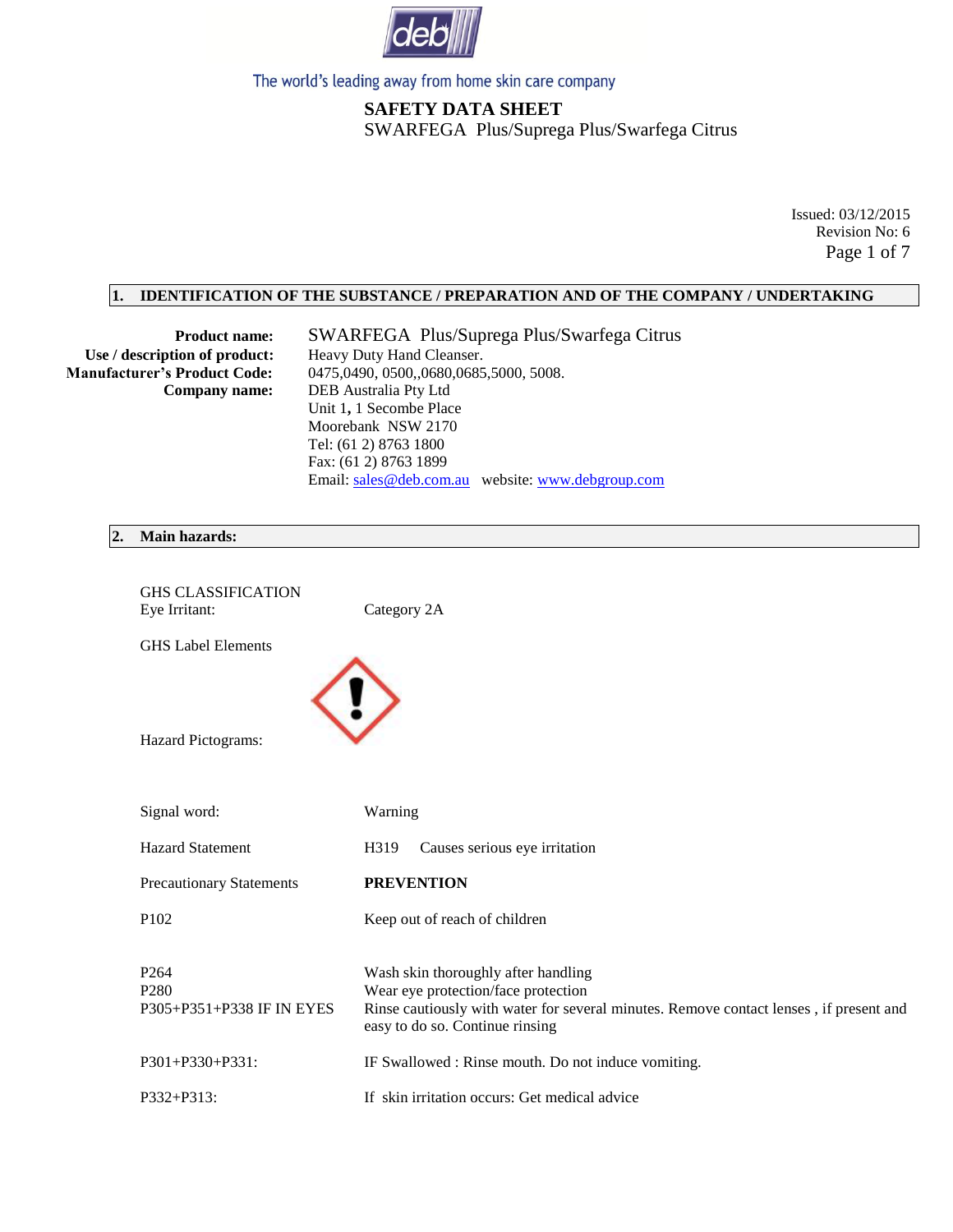

# **SAFETY DATA SHEET** SWARFEGA Plus/Suprega Plus/Swarfega Citrus

Issued: 03/12/2015 Revision No: 6 Page 2 of 7

| P337+P313: |                 | If eye irritation persists: Get medical advice                                                                                            |  |
|------------|-----------------|-------------------------------------------------------------------------------------------------------------------------------------------|--|
| P370+P378  |                 | In case of fire. Use extinguishing media suited to burning materials.                                                                     |  |
| Storage    | $P402 + P404$ L | Store in a dry place. Store in a closed container.                                                                                        |  |
| Disposal   | P501:           | Dispose of in small quantities and empty containers putting in garbage.<br>For larger quantities, use a commercial waste disposal service |  |

Not a Dangerous good according to the Australian Dangerous goods (ADG) Code

| <b>SUSMP</b> Classification : | None allocated  |
|-------------------------------|-----------------|
| <b>ADG</b> Classification:    | None allocated. |

## **3. COMPOSITION / INFORMATION ON INGREDIENTS Contains:**

Aqua Ethoxylated Alcohol Propylene Glycol Corn (Zea Mays) Meal Cocamide MEA Ethoxy Lanolin Fragrance Potassium Hydroxide Acrylates C10-30 Alkyl Acrylates Crosspolymer Tetrasodium Iminodisuccinate 2-Bromo-2-Nitropropane-1, 3-Diol Methylchloroisothiazolinone, Methylisothiazolinone Magnesium Nitrate Magnesium Chloride CI 19140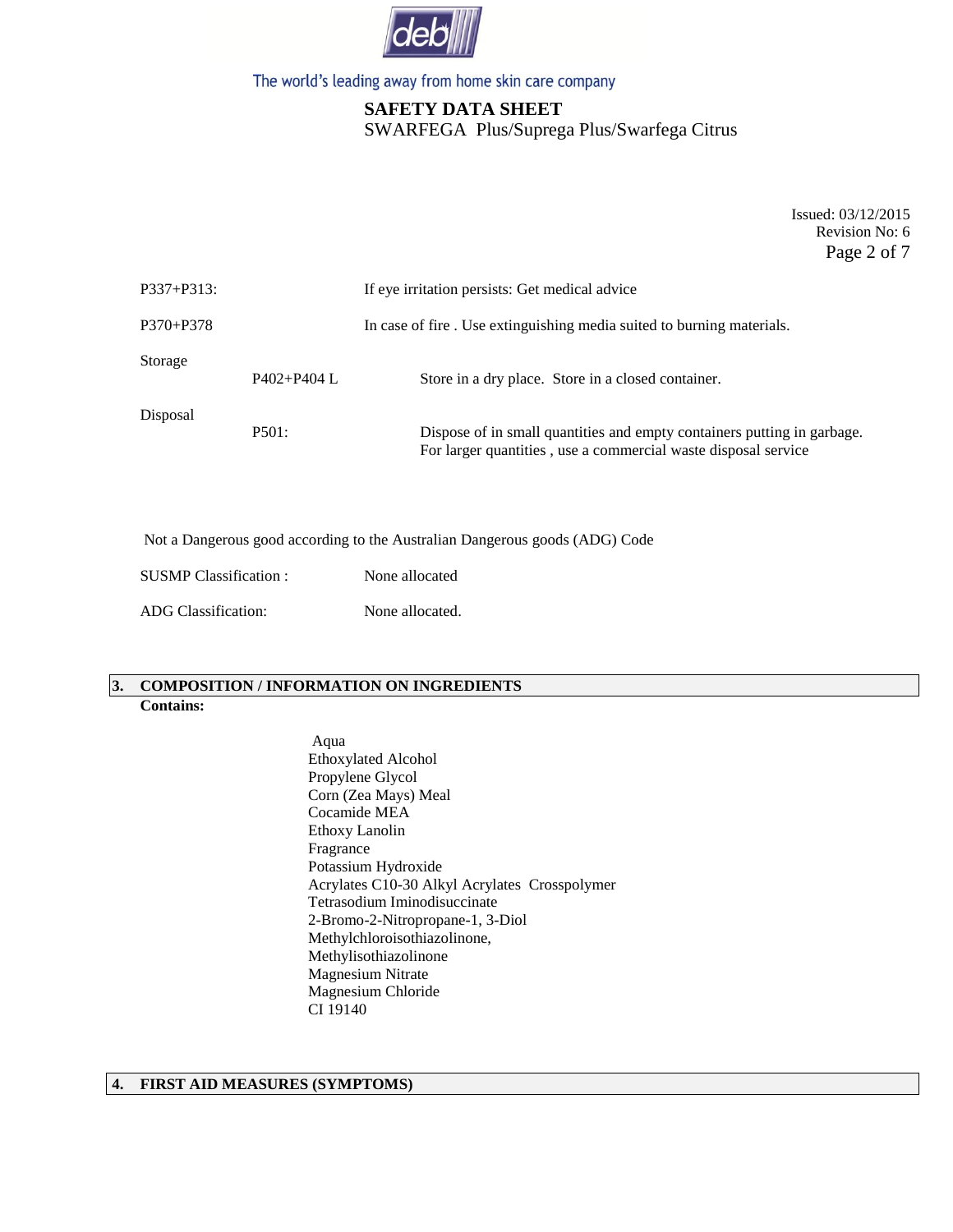

# **SAFETY DATA SHEET** SWARFEGA Plus/Suprega Plus/Swarfega Citrus

Issued: 03/12/2015 Revision No: 6 Page 3 of 7

## Description of first aid measures

Inhalation Not relevant. Unlikely route of exposure as the product does not contain volatile substances. Ingestion Rinse mouth thoroughly. Get medical attention if any discomfort continues. Skin contact Not relevant for normal use Eye contact Make sure to remove any contact lenses from the eyes before rinsing. Promptly wash eyes with plenty of water while lifting the eye lids. Continue to rinse for at least 15 minutes. Get medical attention promptly if symptoms occur after washing.

### Most important symptoms and effects, both acute and delayed

**Inhalation** No specific symptoms noted. Ingestion No specific symptoms noted. Skin contact None. Eye contact May cause temporary eye irritation. Indication of any immediate medical attention and special treatment needed No specific first aid measures noted.

## **5. FIRE FIGHTING MEASURES**

### Extinguishing media

Extinguishing media This product is not flammable. Use fire-extinguishing media appropriate for surrounding materials.

### Special hazards arising from the substance or mixture

Hazardous Combustion Products No hazardous decomposition products.

### Advice for firefighters

Special Fire Fighting Procedures No specific fire fighting procedure given.

## **6. ACCIDENTAL RELEASE MEASURES**

Personal precautions, protective equipment and emergency procedures Avoid contact with eyes.

### Environmental precautions

Not relevant considering the small amounts used.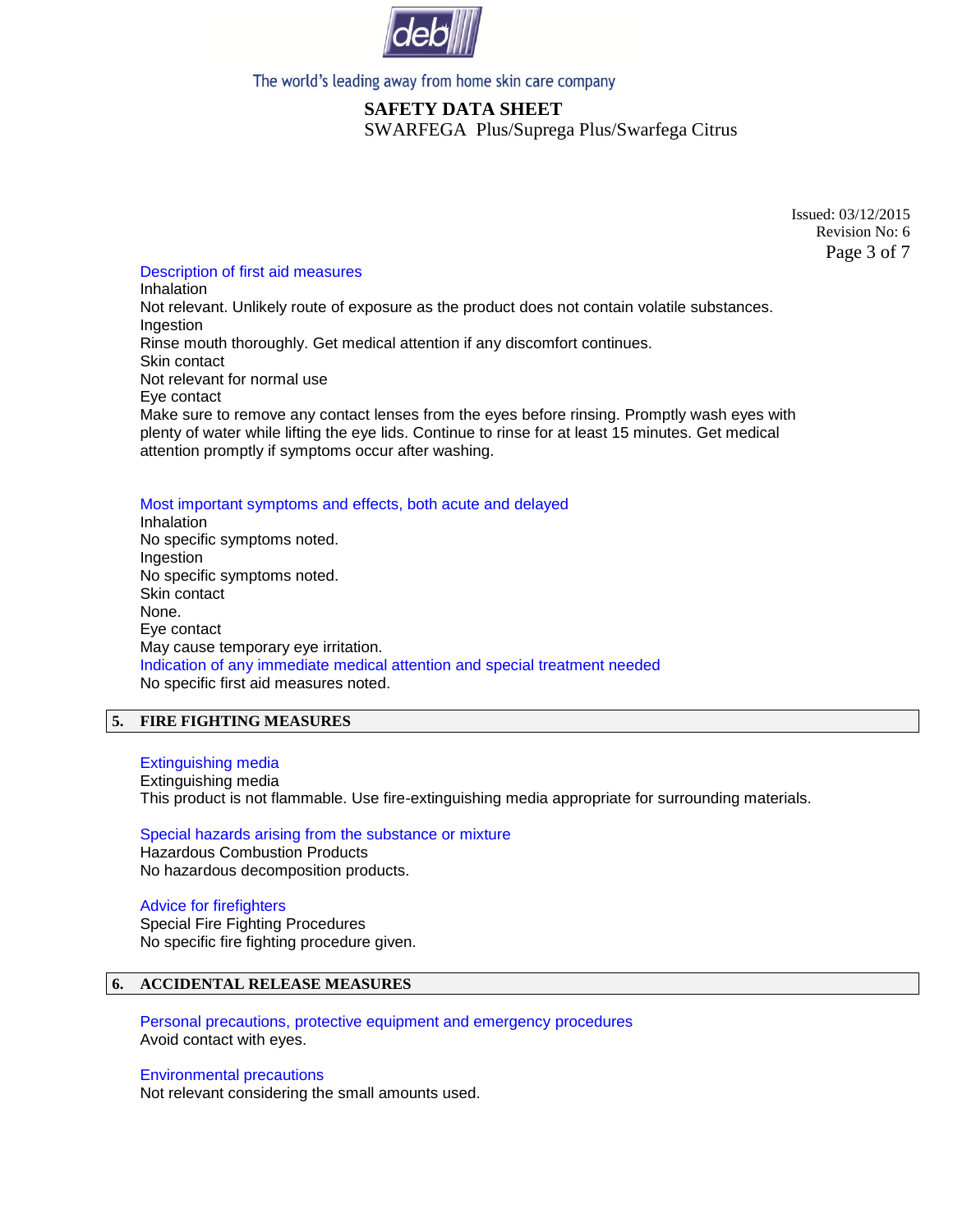

# **SAFETY DATA SHEET** SWARFEGA Plus/Suprega Plus/Swarfega Citrus

Issued: 03/12/2015 Revision No: 6 Page 4 of 7

### Methods and material for containment and cleaning up

Flush away small spillages with plenty of water. Do not let washing down water contaminate ponds or waterways. Large quantities should not be discharged into the drain but removed with absorbing material.

Reference to other sections

For waste disposal, see section 13.

## **7. HANDLING AND STORAGE**

Precautions for safe handling Avoid contact with eyes.

Conditions for safe storage, including any incompatibilities Store in closed original container at temperatures between 0°C and 40°C. Specific end use(s) The identified uses for this product are detailed in Section 1

## **8. EXPOSURE CONTROLS/PERSONAL PROTECTION**

Exposure controls Engineering measures Not relevant. Respiratory equipment No specific recommendations. Hand protection Not relevant Eye protection **Not required normally but wear eye protection if you are conducting an operation where there is a risk of this product getting in the eyes.**

## **9. PHYSICAL AND CHEMICAL PROPERTIES**

 **State:** Viscous paste  **Colour:** Yellow  **Odour:** Perfumed  **Solubility:** Soluble  **Viscosity:** Viscous **pH:**  $5.5 - 7.0$ 

### **10. STABILITY AND REACTIVITY**

#### **Reactivity**

No specific reactivity hazards associated with this product.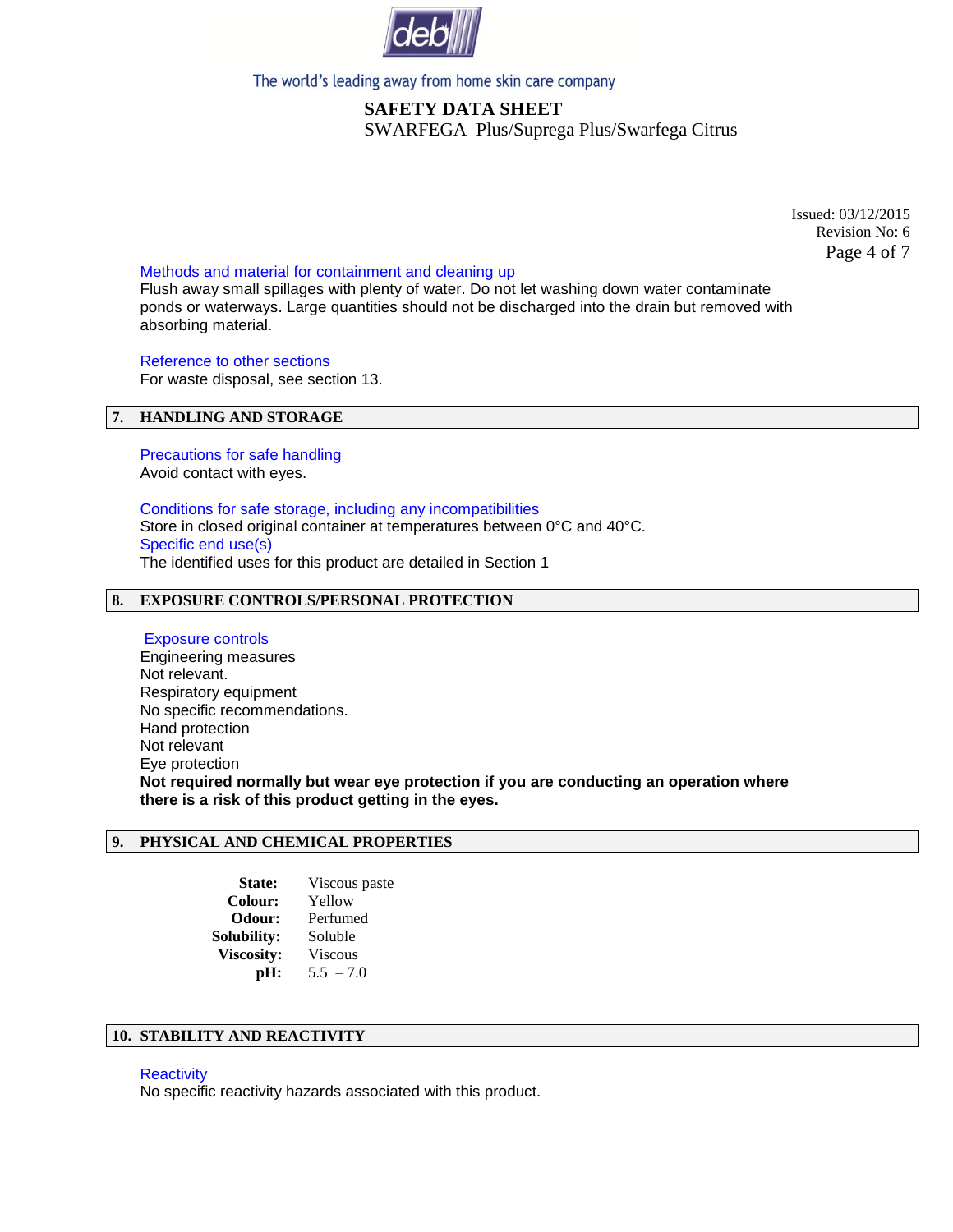

# **SAFETY DATA SHEET** SWARFEGA Plus/Suprega Plus/Swarfega Citrus

Issued: 03/12/2015 Revision No: 6 Page 5 of 7

Chemical stability Stable under normal temperature conditions.

Possibility of hazardous reactions None known.

Conditions to avoid There are no known conditions that are likely to result in a hazardous situation.

Incompatible materials Materials To Avoid No incompatible groups noted.

Hazardous decomposition products None under normal conditions.

## **11. TOXOCOLOGICAL INFORMATION**

Information on toxicological effects Inhalation No specific health warnings noted.

Ingestion May cause discomfort if swallowed.

Skin contact Skin irritation is not anticipated when used normally.

Eye contact May cause temporary eye irritation.

## **12. ECOLOGICAL INFORMATION**

**Ecotoxicity** Not regarded as dangerous for the environment.

**Toxicity** Acute Fish Toxicity Not considered toxic to fish.

Persistence and degradability **Degradability** The product is biodegradable.

Bioaccumulative potential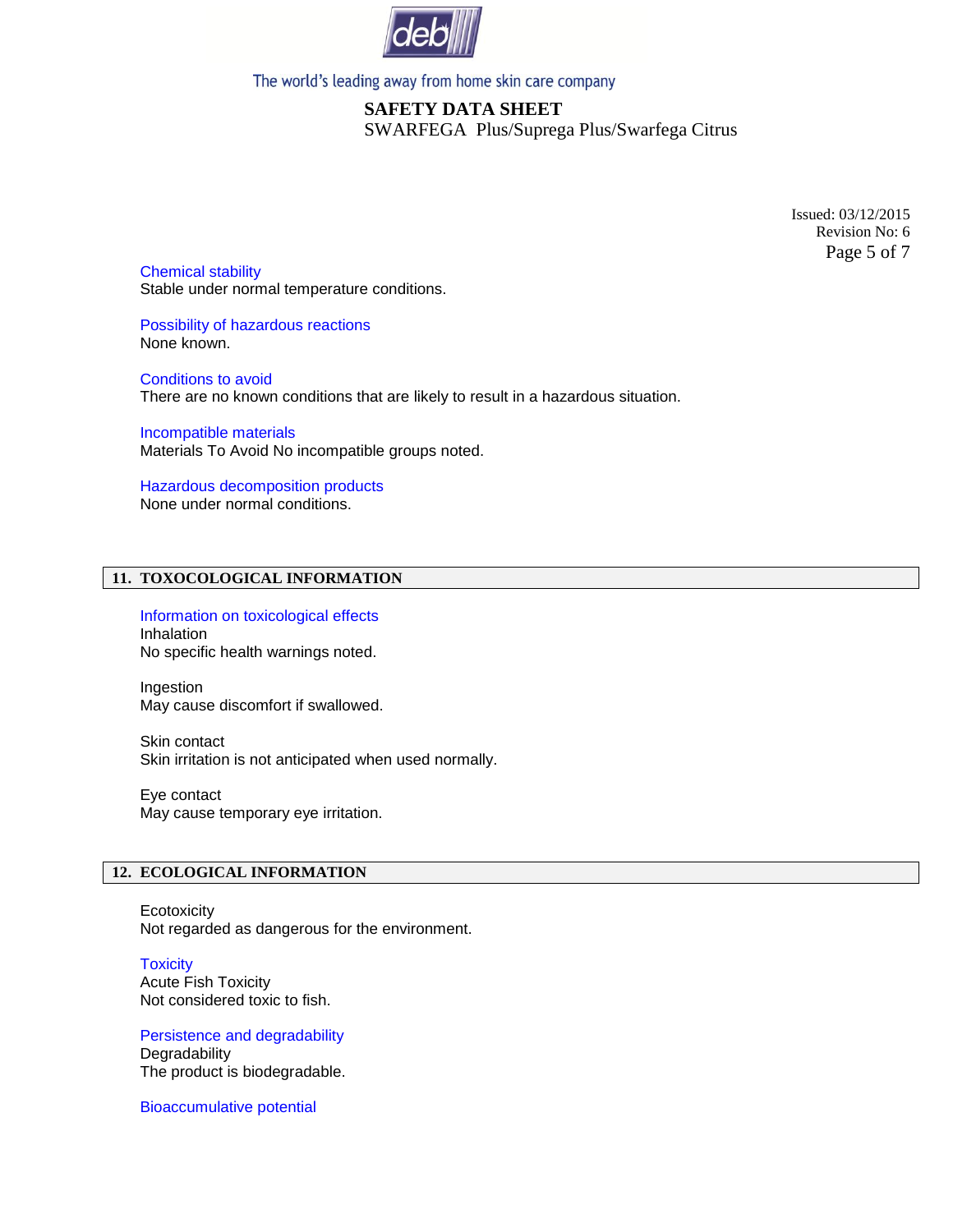

# **SAFETY DATA SHEET** SWARFEGA Plus/Suprega Plus/Swarfega Citrus

Issued: 03/12/2015 Revision No: 6 Page 6 of 7

Bioaccumulative potential No data available on bioaccumulation.

Mobility in soil Mobility: The product is soluble in water.

## Results of PBT and vPvB assessment

This product does not contain any PBT or vPvB Substances..

## **13. DISPOSAL CONSIDERATIONS**

General information When handling waste, consideration should be made to the safety precautions applying to handling of the product.

#### Waste treatment methods

Dispose of waste and residues in accordance with local authority requirements.

### **14. TRANSPORT INFORMATION**

Road Transport Notes<br>
Sea Transport Notes<br>
Not classified. Sea Transport Notes Air Transport Notes Not classified.

UN number Not applicable.

UN proper shipping name Not applicable.

Transport hazard class(es) Not applicable.

Packing group Not applicable.

Environmental hazards

Environmentally Hazardous Substance/Marine Pollutant No.

Special precautions for user Not applicable.

## **15. REGULATORY INFORMATION**